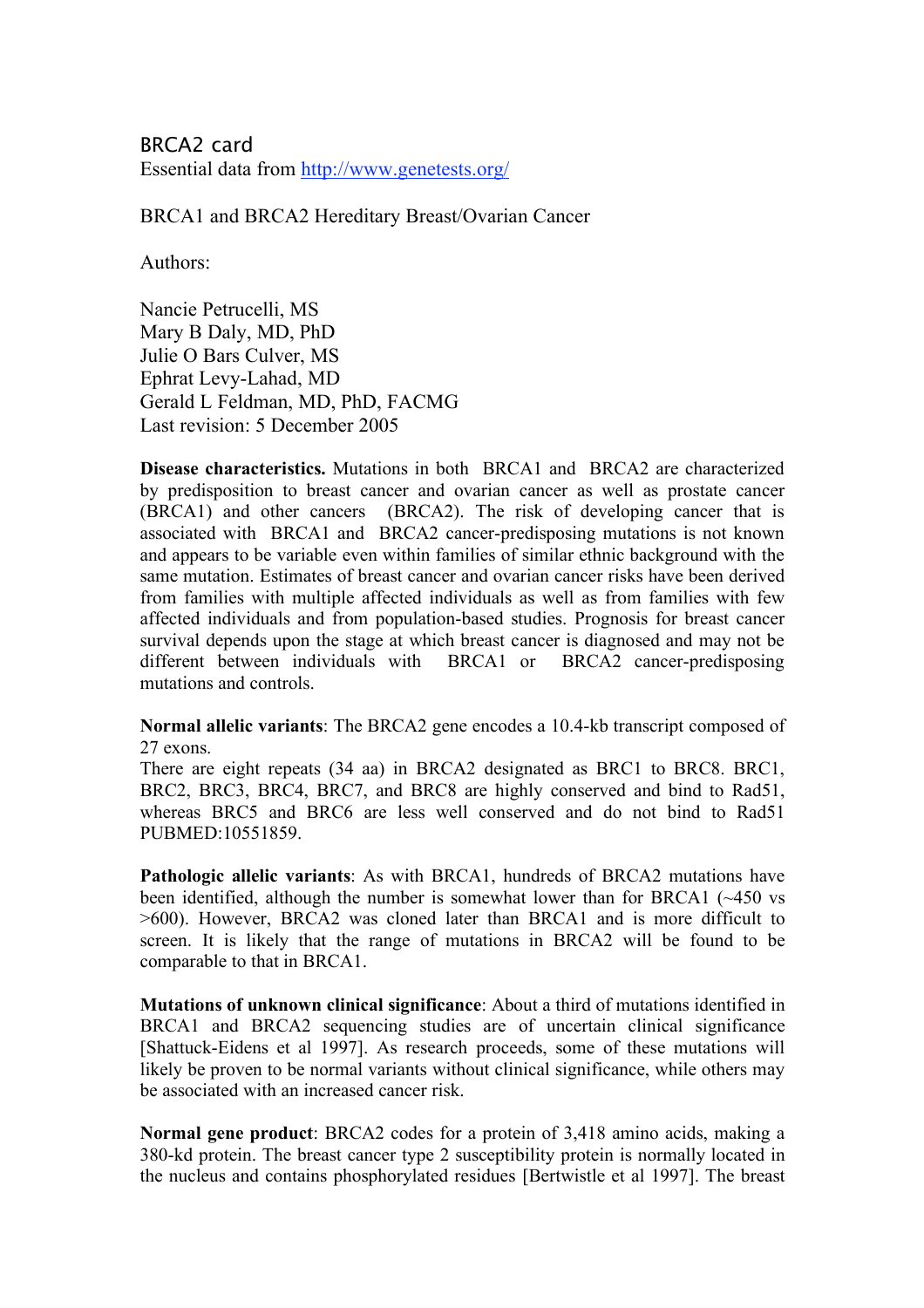cancer type 2 susceptibility protein has no apparent relation to the breast cancer type 1 susceptibility protein. Nonetheless, the breast cancer type 1 susceptibility protein and the breast cancer type 2 susceptibility protein appear to share a number of functional similarities that may suggest why mutations in these genes lead to a specific hereditary predisposition to breast and ovarian cancer. Like BRCA1, **BRCA2 is expressed in most tissues and cell types analyzed**, indicating that gene expression does not account for the tissue-restricted phenotype of breast and ovarian cancer. BRCA2 transcription is induced late in the G1 phase of the cell cycle and remains elevated during the S phase, indicating **some role in DNA synthesis** [Rajan et al 1996, Vaughn et al 1996]. **BRCA2 appears to be involved in the DNA repair process**. The breast cancer type 2 susceptibility protein **interacts with the RAD51 protein**, a key component in homologous recombination and double-strand break repair [Sharan et al 1997 , Wong et al 1997]. Perhaps through this mutual association with RAD51, BRCA1 and BRCA2 associate with each other at sites of DNA synthesis after the induction of DNA damage [Chen J et al 1998]. In order to study the function of BRCA2, homozygous knockout mice have been created. In most cases, the **complete loss of function of BRCA2 results in embryonic lethality** characterized by a lack of cell proliferation [Ludwig et al 1997 , Sharan et al 1997 , Suzuki et al 1997]. Cells derived from mouse embryos lacking BRCA2 are defective in their repair of DNA damage, [Connor et al 1997 , Chen PL et al 1998] and are hypersensitive to radiation and radiomimetics [Abbott et al 1998 , Biggs & Bradley 1998 , Chen PL et al 1998 , Morimatsu et al 1998] which may have implications for both mammographic screening and treatment modalities. Finally, BRCA2 knockout mice can be partially rescued by crossing with a p53 knockout strain suggesting that these genes interact with the p53-mediated DNA damage checkpoint [Brugarolas  $\&$ Jacks 1997]. Therefore, **the available evidence indicates that BRCA2 is a "caretaker," like p53, which serves to maintain genomic integrity** [Zhang et al 1998]. When this function is lost, it probably allows for the accumulation of other genetic defects that are themselves directly responsible for cancer formation. Additional studies have attempted to attribute specific biochemical functions to the BRCA2 gene product. The breast cancer type 2 susceptibility protein contains regions that are capable of inducing transcription [Milner et al 1997] and has histone acetyltransferase activity potentially supporting its role in DNA repair and/or RNA transcription [Siddique et al 1998]. It is likely that the breast cancer type 2 susceptibility protein will eventually be implicated in a variety of cellular processes, only some of which will be related to their role in the etiology of breast and ovarian cancer.

**Abnormal gene product**: Most BRCA2 mutations reported to date consist of frameshift deletions, insertions, or nonsense mutations leading to **premature truncation** of protein transcription, consistent with the **loss of function** that is expected with clinically significant mutations in tumor suppressor genes.

**BRCA2 cancer-predisposing mutations**. The prevalence of cancer-predisposing BRCA2 mutations in the general population is unknown. From the prevalence of cancer-prone families, BRCA1 and BRCA2 cancer-predisposing mutations have been estimated to occur in approximately **one to two persons per thousand**. The following describes specific BRCA2 cancer-predisposing mutations in two ethnic groups: